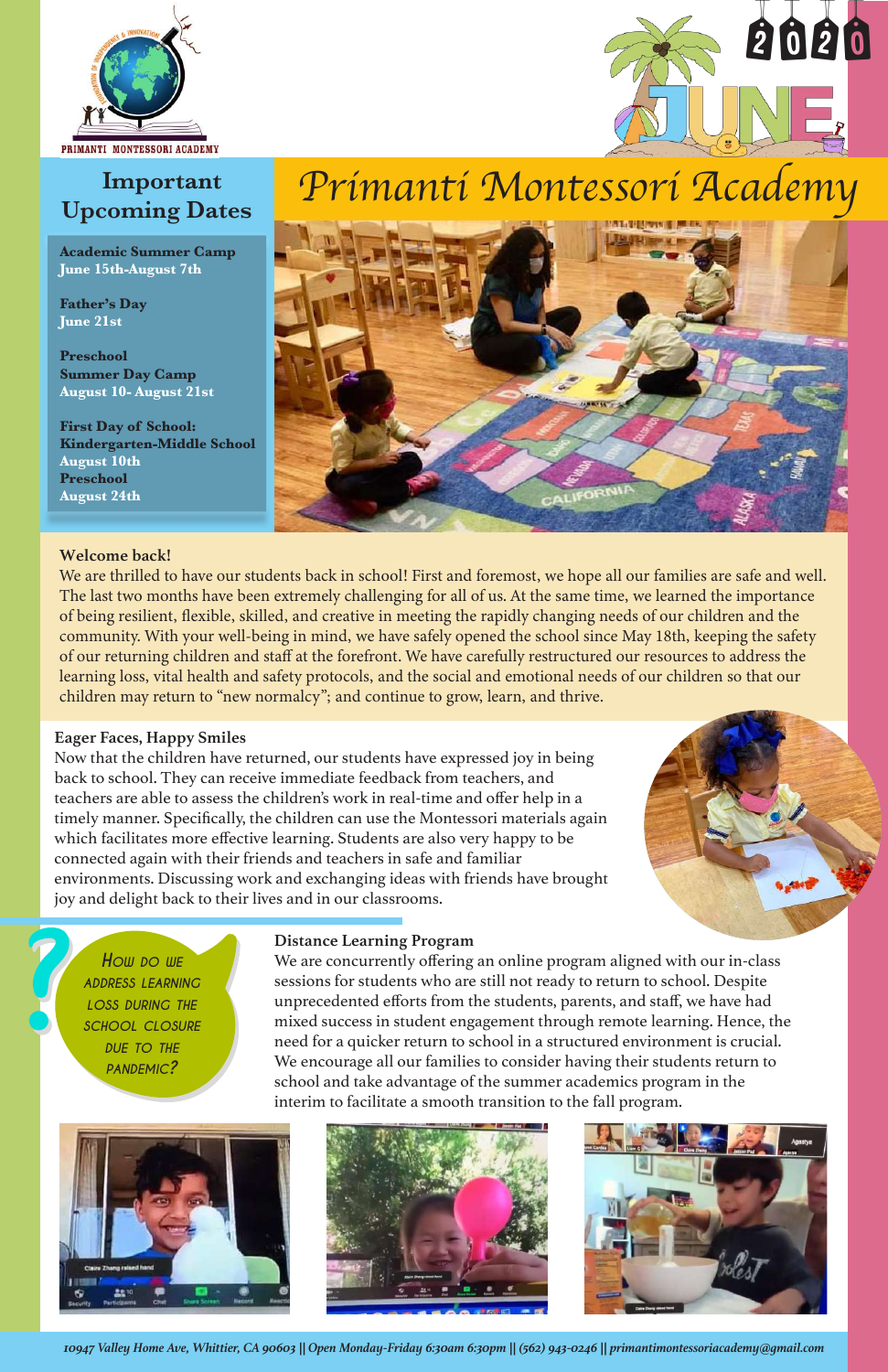**Father's Day – June 21st**

On this Father's Day, we recognize the men and father figures for being a constant and loving presence in their children's lives and actively teaching them important life skills. Happy Father's Day to all our dads!





#### **Academic Summer Camp Begins - June 15th – August 7th**

We have planned an Academic Summer Camp starting from June 15th. Our Academic Summer Camp will be in full swing to keep our students well engaged this summer and to ensure a successful transition into the fall term. Our intention is to provide strategies and tools to fill the gaps that may have fallen short during the school year due to the school closure. To better prepare for the program, please contact our office by June 12th to confirm your child's participation.

#### **Preschool Summer Day-Camp: August 10th – August 21st**

It is that season, that brightest part of the year when nature itself celebrates life. We are in the midst of planning a fun-filled camp beginning August 10th while taking a series of steps to keep the children and staff safe. Children will be grouped into a limited number of campers following social distancing, wearing masks, and adhering to strong sanitary measures. More information to follow.





#### **To Our Well Deserving Graduates, Our Warmest Congratulations!**

We are very proud of you, and wish you the absolute best on your next adventure! Even though the school closure has forced us to forgo the traditional pomp and circumstance, and the usual flurry of celebrations, we are happy to share the excitement of your graduation and accomplishments. We also want to take this opportunity to thank our wonderful families and our outstanding faculty for a fantastic school year in spite of the unforeseen circumstances.

#### **FREE Childcare Tuition for Essential Workers**

Are you an Essential Worker? If so, you may qualify for FREE Childcare Tuition. Please call our office for more information on how to qualify for free childcare tuition. California's classification of essential workers can be found at

https://covid19.ca.gov/img/EssentialCriticalInfrastructureWorkers. pdf.

The list includes, among others, health care, agriculture, grocery and pharmacy, food service, transportation, essential government services, and early care and education workers.

**Thank you** to Essential **Workers** 





#### **The Impact of a Montessori Classroom Environment**

A classroom environment certainly promotes and supports collaborative learning, transforming children into keen learners. It also gives an opportunity for children to engage in live discussions enhancing the child's critical thinking skills. The social interaction with peers and rapport with teachers help the child develop socially. Classroom learning also encourages the child to build his/her organizational skills; and the teaching style can be modified according to the students' individual needs. Hence, human interactions in a classroom environment are undeniably much more effective and beneficial to a child than remote learning.

*10947 Valley Home Ave, Whittier, CA 90603 || Open Monday-Friday 6:30am 6:30pm || (562) 943-0246 || primantimontessoriacademy@gmail.com*